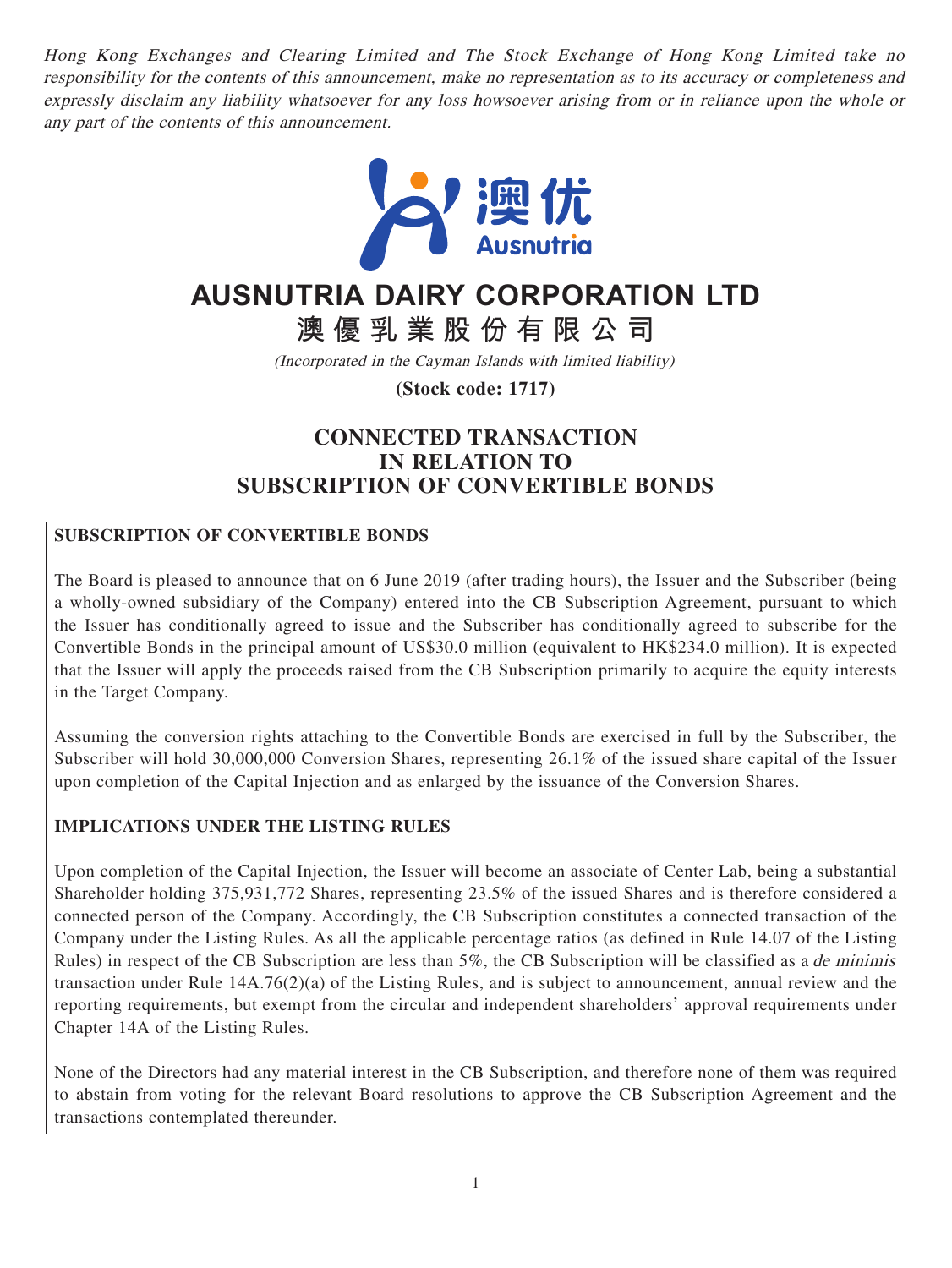#### **SUBSCRIPTION OF CONVERTIBLE BONDS**

The Board is pleased to announce that on 6 June 2019 (after trading hours), the Issuer and the Subscriber (being a wholly-owned subsidiary of the Company) entered into the CB Subscription Agreement, pursuant to which the Issuer has conditionally agreed to issue and the Subscriber has conditionally agreed to subscribe for the Convertible Bonds in the principal amount of US\$30.0 million (equivalent to HK\$234.0 million). Principal terms of the CB Subscription Agreement are set out below:

| Date | 6 June 2019 (after trading hours) |
|------|-----------------------------------|
|      |                                   |

- **Parties** : (i) the Issuer; and
	- (ii) the Subscriber

As at the date of this announcement, the Issuer is owned as to 100% by the Existing Shareholder.

## **Consideration**

The consideration of US\$30.0 million (equivalent to HK\$234.0 million) of the CB Subscription shall be fully satisfied by cash upon Completion. The Company intends to pay the consideration of the CB Subscription with its internal resources, in particular the proceeds from the subscription by CITIC Agri Fund Management Co., Ltd completed in October 2018.

The consideration of the CB Subscription was determined after arm's length negotiations between the Issuer and the Subscriber with reference to (i) the fund needed for the Tender Offer (details of which are set out in the section headed "The Capital Injection and the Tender Offer" below); (ii) the historical market capitalisation of the Target Company; (iii) the historical financial performance of the Target Company; and (iv) the potential benefits of the CB Subscription as set out in the section headed "Reasons for and benefits of the CB Subscription and the Acquisition" below.

#### **Conditions precedent**

Completion is subject to the fulfilment (or waiver) of all of the following conditions precedent on or before the Long Stop Date:

- (i) the Issuer having passed the board resolution(s) approving the CB Subscription Agreement and the transactions contemplated thereunder, the issuances and allotments of the Convertible Bonds and the Conversion Shares in accordance with the terms and conditions of the Convertible Bonds;
- (ii) the Issuer having passed the shareholders' resolution(s) to approve and authorise the issuance of the Conversion Shares upon conversion of the Convertible Bonds;
- (iii) the Issuer having obtained waiver of any and all pre-emption rights (if any) in respect of the issuances and allotments of the Convertible Bonds and Conversion Shares;
- (iv) the Issuers and the Subscriber having agreed on the final form of the instrument and certificate of the Convertible Bonds;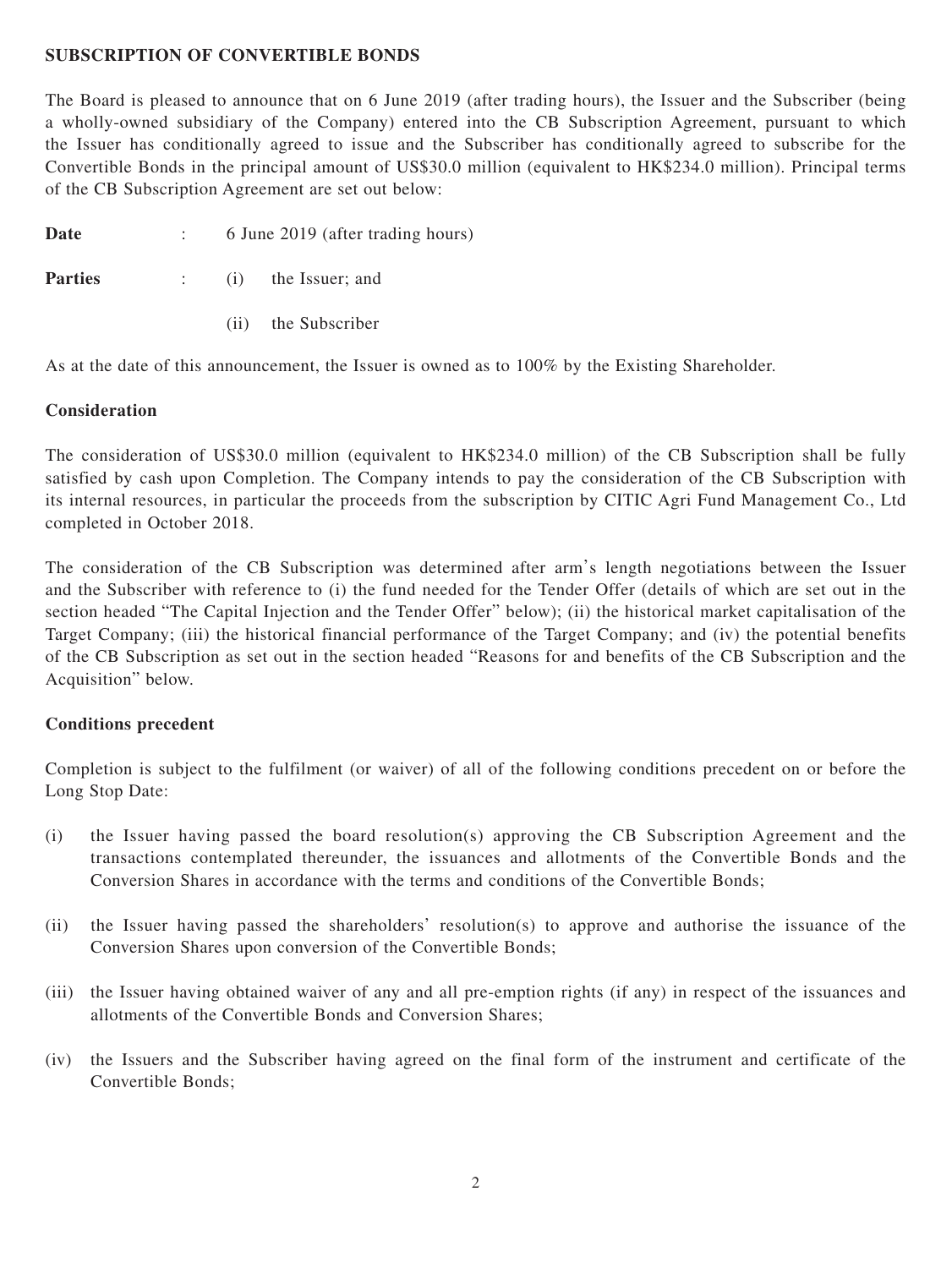- (v) there having been no material adverse change to the operations, assets, liabilities, business condition or prospects of the Issuer and the Target Company at the date of the Completion;
- (vi) the warranties given by the Issuer pursuant to the CB Subscription Agreement remaining true and accurate in all respects at the date of the Completion;
- (vii) the Company having passed the board resolution(s) approving the CB Subscription Agreement and the transactions contemplated thereunder; and
- (viii) the Issuer having entered into the Capital Injection Agreement with Centerlab Investment and the Other Owners.

The conditions precedent (v), (vi) and (viii) as set out above may only be waived in writing by the Subscriber, while condition precedent (vii) as set out above may only be waived in writing by the Issuer. If any of the conditions precedent set out above have not been fulfilled or waived on or before the Long Stop Date, the Subscriber or the Issuer may at their option by written notice to the other party terminate the CB Subscription Agreement.

As at the date of this announcement, conditions precedent (i) to (iv), (vii) and (viii) have been fulfilled.

#### **Principal terms of the Convertible Bonds**

Principal terms of the Convertible Bonds are set out below:

| Principal amount        |                      | US\$30.0 million (equivalent to HK\$234.0 million)                                                                                                                                                                                                                                                                                                                                                                           |
|-------------------------|----------------------|------------------------------------------------------------------------------------------------------------------------------------------------------------------------------------------------------------------------------------------------------------------------------------------------------------------------------------------------------------------------------------------------------------------------------|
| <b>Status</b>           | $\ddot{\phantom{a}}$ | The Convertible Bonds constitute direct, general, unconditional,<br>unsubordinated and unsecured obligations of the Issuer and shall at all time<br>rank <i>pari passu</i> and without any preference among themselves. The payment<br>obligations of the Issuer under the Convertible Bonds shall rank at least<br>equally with all its other present and future unsubordinated and unsecured<br>obligations of the Issuer. |
| <b>Conversion Price</b> |                      | US\$1.0 per Conversion Share, subject to adjustment arising from events such<br>as consolidation, sub-division and reclassification of the shares, capitalisation<br>issue, capital distributions, issuance of shares or other securities of the Issuer<br>in discount and other dilutive events.                                                                                                                            |
|                         |                      | For the avoidance of doubt, the Bondholder(s) shall be entitled to receive the<br>same percentage of the issued share capital of the Issuer as would have been<br>the case had no abovementioned adjustment event(s) occurred.                                                                                                                                                                                               |
| Maturity date           |                      | The Convertible Bond shall mature on the earlier of (i) 31 December 2020;<br>and (ii) in the event that the Tender Offer cannot be completed, 60 Business<br>Days from the lapse of the Tender Offer.                                                                                                                                                                                                                        |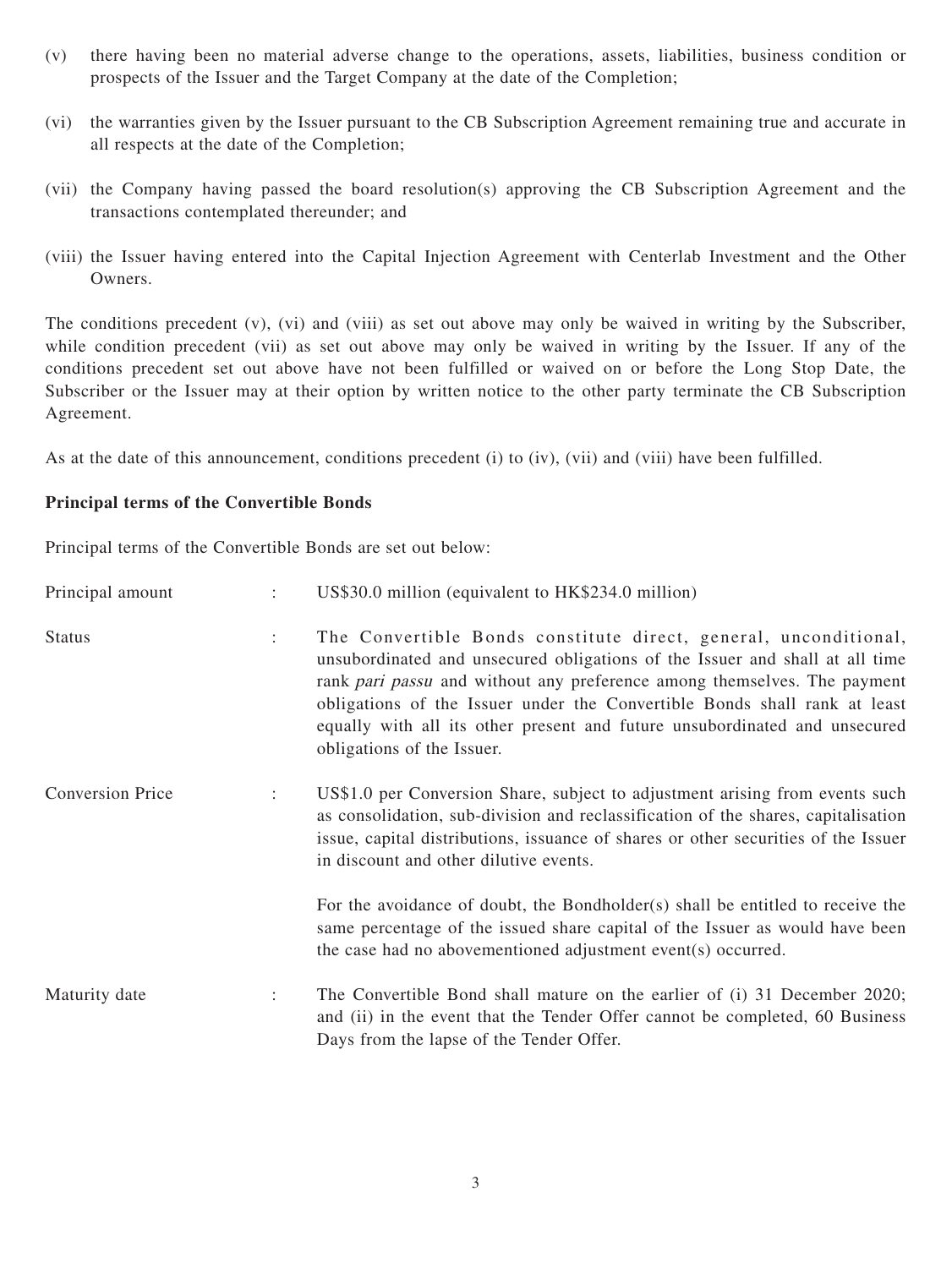| Interest          |                | 5.0% per annum on the outstanding principal amount thereof, accrued daily on<br>a 365 days basis and shall be paid in cash in full on the earlier of (a) the date<br>of redemption of the Convertible Bonds; and (b) the Maturity Date.                                                                                                                                                                                                           |
|-------------------|----------------|---------------------------------------------------------------------------------------------------------------------------------------------------------------------------------------------------------------------------------------------------------------------------------------------------------------------------------------------------------------------------------------------------------------------------------------------------|
|                   |                | Such accrued interest payment will be written off and will not be paid if the<br>Bondholder(s) elects to convert the outstanding Convertible Bonds to ordinary<br>shares of the Issuer eventually.                                                                                                                                                                                                                                                |
| Conversion period |                | The Bondholder(s) may exercise its/their right to convert all or any part of the<br>principal amount of the Convertible Bonds into the Conversion Shares at any<br>time during the period from and including the date falling six (6) months from<br>the issue date of the Convertible Bonds up to the Maturity Date.                                                                                                                             |
|                   |                | Upon occurrence of a Triggering Event, any Convertible Bonds which remain<br>outstanding shall be converted into Conversion Shares at the request of the<br>Bondholder(s) by give notice to the Issuer in writing within five (5) Business<br>Days from the date of such Triggering Event.                                                                                                                                                        |
| Redemption        |                | Upon occurrence of a Triggering Event, if the Bondholder(s) decides not to<br>convert the outstanding Convertible Bonds to ordinary shares of the Issuer,<br>the Bondholder(s) shall be entitled to give a redemption notice to the Issuer in<br>writing that the Convertible Bonds (or any part thereof) held by it is, and shall<br>become immediately due and payable, within five (5) Business Days from the<br>date of the Triggering Event. |
|                   |                | The redemption price payable upon redemption of the Convertible Bonds shall<br>be the principal amount of the Convertible Bonds plus the relevant accrued<br>interest.                                                                                                                                                                                                                                                                            |
| Transferability   |                | The Convertible Bonds are transferrable to permitted transferees, which<br>include direct or indirect subsidiaries or affiliates of the Subscriber, and any<br>investment funds managed or advised by any such subsidiaries or affiliates,<br>any other financial institutions, funds or asset managers, and/or any third party<br>approved in writing by the Issuer.                                                                             |
| Listing           | $\ddot{\cdot}$ | No listing of the Convertible Bonds will be sought from the Stock Exchange<br>or any other stock exchange.                                                                                                                                                                                                                                                                                                                                        |
| Voting rights     | $\ddot{\cdot}$ | The Convertible Bonds shall not confer on the Bondholder(s) any right to<br>attend or vote at any shareholder's meeting of the Issuer.                                                                                                                                                                                                                                                                                                            |
| Use of proceeds   | $\ddot{\cdot}$ | The Issuer undertakes that the proceeds raised from the CB Subscription (i.e.<br>US\$30.0 million, equivalent to HK\$234.0 million) shall be used primarily<br>to acquire the equity interests in the Target Company under the Proposed<br>Privatisation.                                                                                                                                                                                         |
|                   |                | The Issuer shall obtain prior written consent from the Subscriber before any                                                                                                                                                                                                                                                                                                                                                                      |

change in the use of proceeds from the CB Subscription.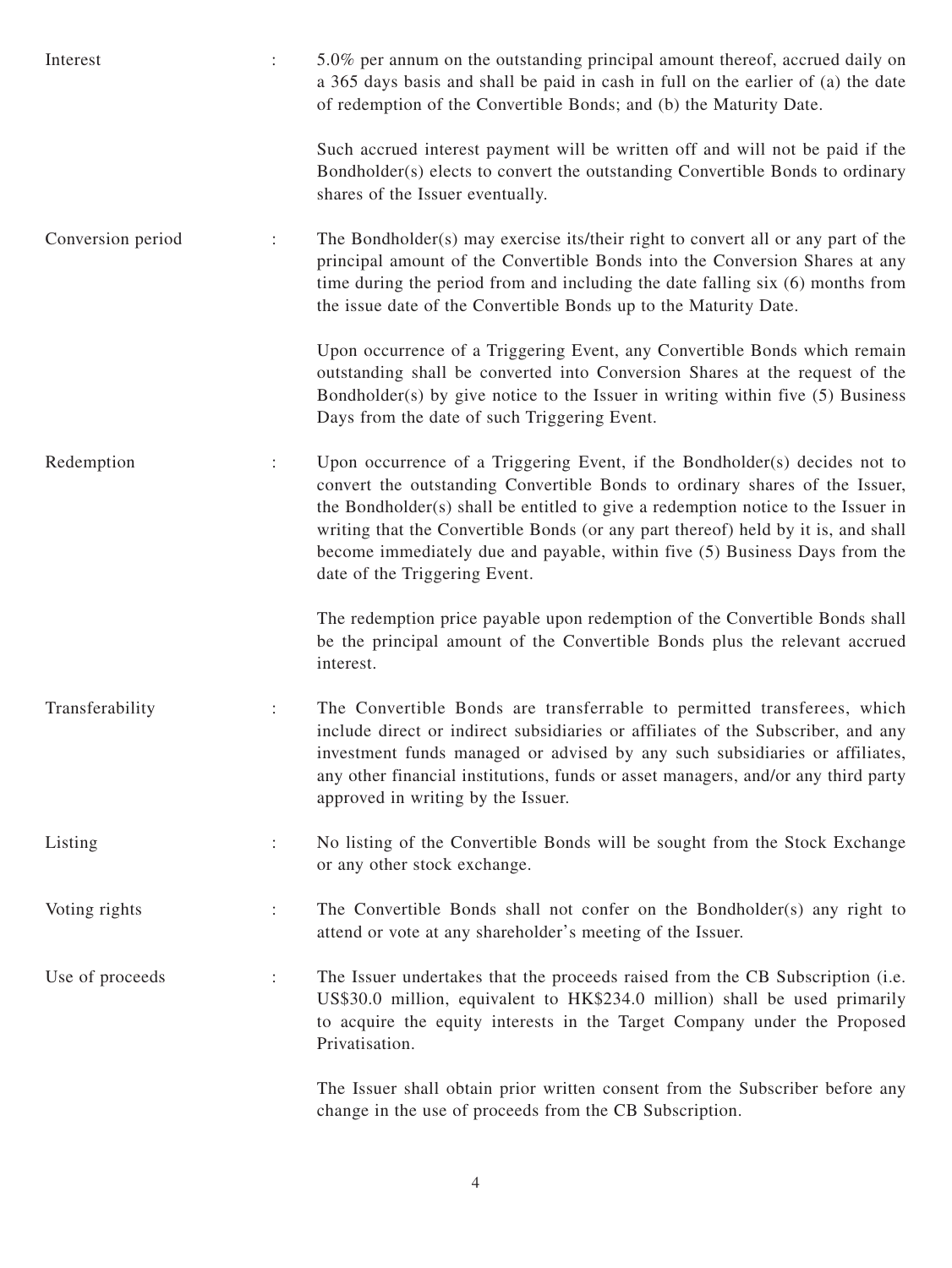## **Conversion Shares**

Assuming the conversion rights attaching to the Convertible Bonds are exercised in full by the Subscriber, the Subscriber will hold 30,000,000 Conversion Shares, representing 26.1% of the issued share capital of the Issuer upon completion of the Capital Injection and as enlarged by the issuance of the Conversion Shares.

Upon full conversion of the Convertible Bonds, the Issuer will be accounted as an associate of the Company.

The Conversion Shares to be issued and allotted by the Issuer to the Bondholder(s) upon conversion shall be credited as fully-paid up and free of any Encumbrances and rank pari passu in all respects with all other shares of the same class in issue and be entitled to all dividends and other distributions.

Unless with prior written consent of the Subscriber, the Issuer shall not (i) amend the share capital of the Issuer; (ii) issue new shares or securities convertible into equity securities of the Issuer otherwise than pursuant to the CB Subscription Agreement; and (iii) declare dividends (cash or otherwise).

## **THE CAPITAL INJECTION AND THE TENDER OFFER**

On 6 June 2019, the Issuer, Centerlab Investment and the Other Owners entered into the Capital Injection Agreement, pursuant to which Centerlab Investment and the Other Owners have agreed to inject an aggregate amount of US\$85.0 million to the capital of the Issuer, which is established for the purpose of the Tender Offer and the Proposed Privatisation of the Target Company. Upon completion of Capital Injection, the Issuer will be owned by Centerlab Investment, the Other Owners and the Existing Shareholder as to 49.5%, 50.5% and less than 0.1% respectively.

As at the date of this announcement, Centerlab Investment and Jason Technology Co., Ltd., being one of the Other Owners, are associates of Center Lab. Save as disclosed, the parties to the Capital Injection Agreement are independent third parties to the Company.

According to the privatisation proposal announced by Center Lab on 6 June 2019, the expected fund for the Proposed Privatisation will be approximately NT\$3,250.0 million (equivalent to approximately HK\$812.5 million).

## **THE ACQUISITION**

On 6 June 2019 (after trading hours), the Subscriber, the Target Company and the Acquiree entered into the Share Purchase Deed, pursuant to which the Subscriber has conditionally agreed to acquire and the Target Company has conditionally agreed to sell the entire equity interest in the Acquiree at the consideration of AUD0.8 million (equivalent to approximately HK\$4.4 million) payable by cash upon completion of the Acquisition.

The Acquiree is a company established in Australia which principally engaged in the development, distribution and sales of probiotic health products. Upon completion of the Acquisition, the Acquiree will become an indirect wholly-owned subsidiary of the Company.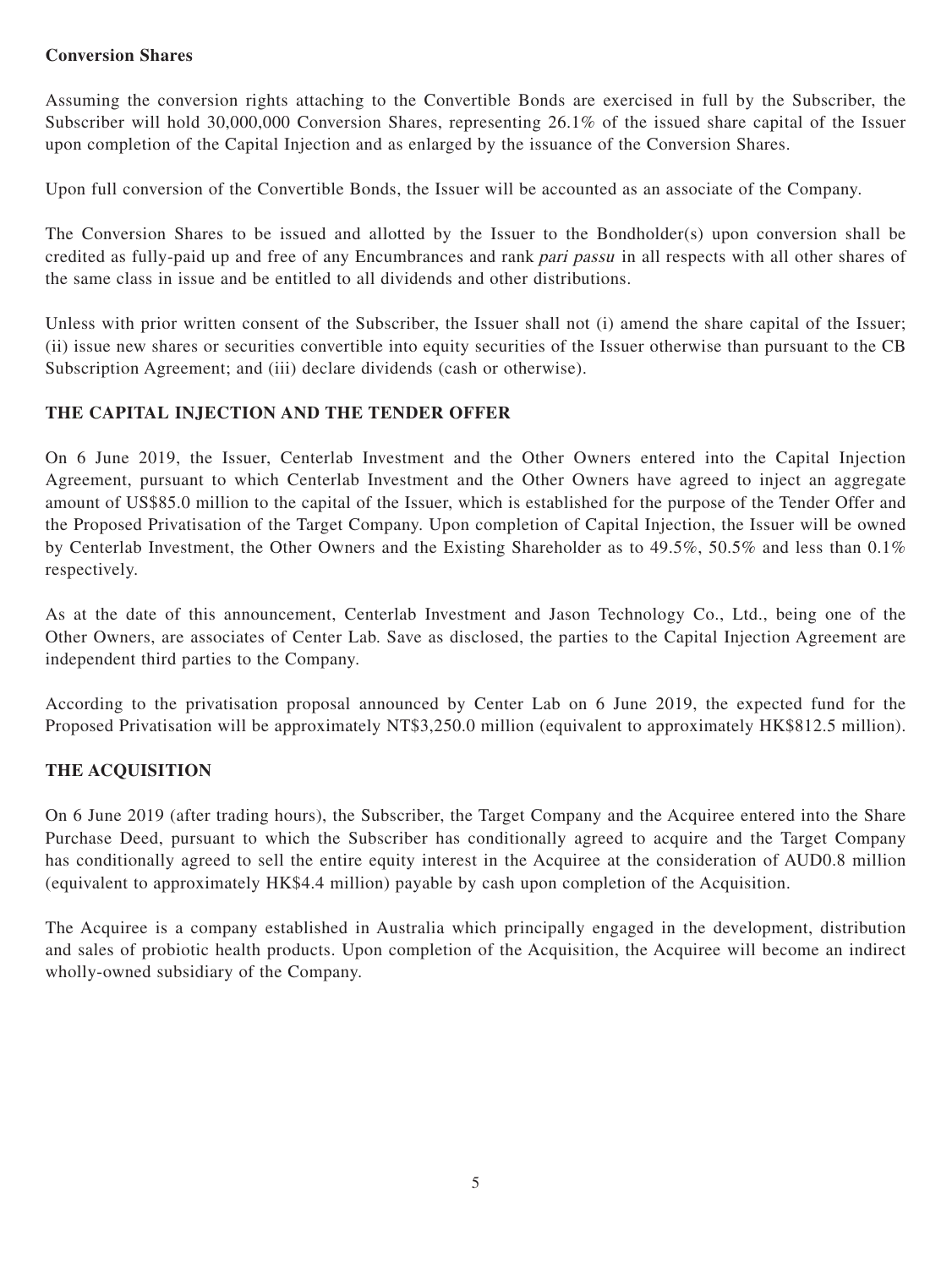## **SHAREHOLDING STRUCTURE OF THE ISSUER AND THE TARGET COMPANY**

The graphs below illustrate the shareholding structure of the Issuer and the Target Company (i) immediately upon completion of the Capital Injection; and (ii) immediately upon completion of the Capital Injection, the Proposed Privatisation (assuming all the shareholders of the Target Company accept the Tender Offer) and the conversion of Convertible Bonds:



#### **Immediately upon completion of the Capital Injection**



**Immediately upon completion of the Capital Injection, the Proposed Privatisation (assuming all the shareholders of the Target Company accept the Tender Offer) and the conversion of Convertible Bonds**

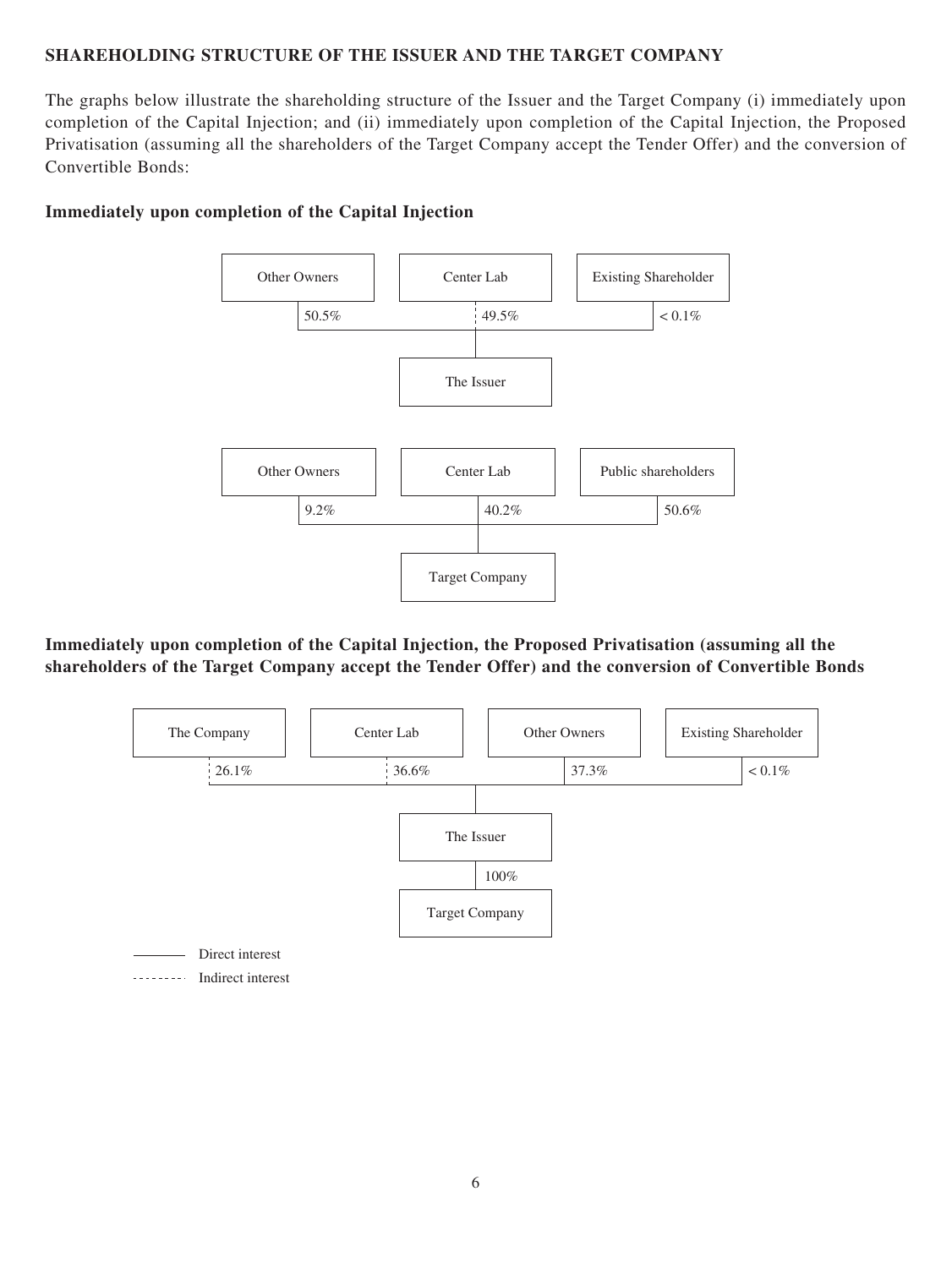#### **INFORMATION OF THE GROUP, THE ISSUER, THE TARGET COMPANY AND THE ACQUIREE**

#### **The Group**

The principal business activity of the Company is investment holding. The Group is principally engaged in the dairy industry with activities ranging from research and development, milk collection, processing, production, packaging, marketing and distribution of infant formula and other dairy products to customers in the PRC, the Netherlands, Australia and other overseas countries. The Group also commenced the business in research and development, production, marketing and distribution of nutrition products to customers principally located in the PRC, Australia and New Zealand.

#### **The Issuer**

The Issuer is a special purpose vehicle established for the purpose of the Tender Offer and the Proposed Privatisation. It is incorporated in the Cayman Islands and is principally engaged in investment holding. As at the date of this announcement, the Issuer is wholly-owned by the Existing Shareholder. Upon completion of the Capital Injection, the Issuer will be owned by Centerlab Investment, the Other Owners and the Existing Shareholder as to 49.5%, 50.5% and less than 0.1% respectively. Upon full conversion of the Convertible Bonds, the Issuer will be owned by Centerlab Investment, the Other Owners, the Existing Shareholder and the Company (through the Subscriber) as to 36.6%, 37.3%, less than 0.1% and 26.1% respectively.

#### **The Target Company**

The Target Company is a company listed on the Taipei Exchange (stock code: 6553.TW) which principally engaged in research and development, manufacturing and sale of probiotics- and fermentation-related application products. It manufactures microencapsulated functional probiotic powder, leavening agents, as well as application products such as fermented concentrated solution and others. Its products are applied in medicine, health food, food, animal husbandry and other areas. It mainly distributes its products to the PRC, Taiwan and other markets. As at the date of this announcement, the Target Company is owned as to 40.2% by Center Lab.

On 6 June 2019 (after trading hours), Center Lab announced the privatisation proposal of the Target Company by the Issuer (details of which are set out in the announcement of Center Lab published on the Market Observation Post System). A wholly-owned subsidiary of the Issuer, being the offeror, tendered its offer for acquisition of the entire equity interest in the Target Company upon successful privatisation. Upon completion the Proposed Privatisation, the Target Company apply to the Taipei Exchange for the withdrawal of the trading status of its shares as emerging stock.

As disclosed in the said privatisation proposal, the Issuer has no intention to introduce any major changes to the existing business operations of the Target Company.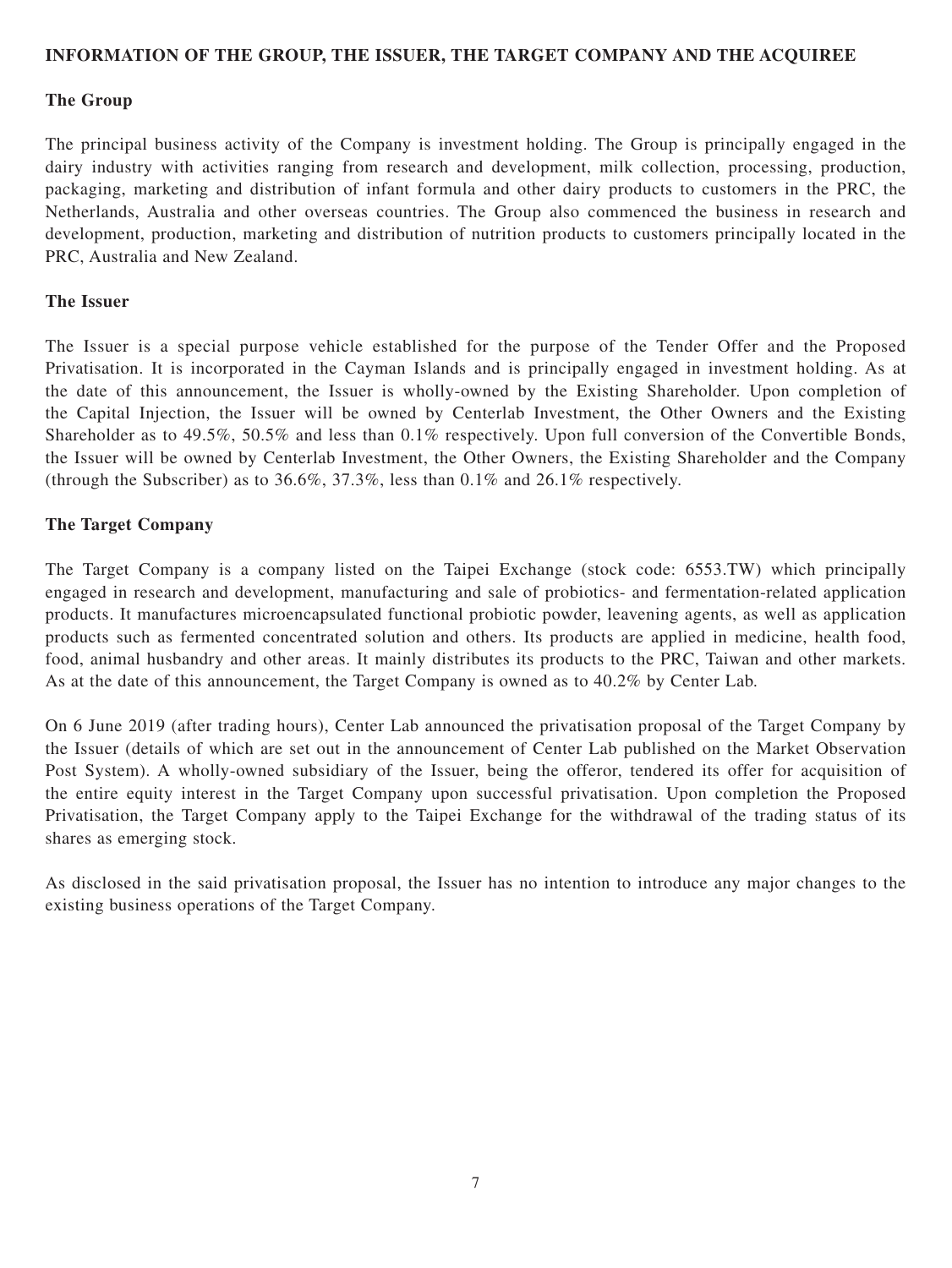#### **Consolidated financial information of the Target Company**

|                                         | <b>Year ended 31 December</b> |             |
|-----------------------------------------|-------------------------------|-------------|
|                                         | 2017                          | 2018        |
|                                         | NT\$'000                      | NT\$'000    |
|                                         | (audited)                     | (audited)   |
| Revenue                                 | 797,076                       | 988,914     |
| Net profit before interest and taxation | 108,429                       | 165,653     |
| Net profit after interest and taxation  | 95,988                        | 143,613     |
|                                         |                               | As at       |
|                                         |                               | 31 December |
|                                         |                               | 2018        |
|                                         |                               | NT\$'000    |
|                                         |                               | (audited)   |
| Net assets                              |                               | 1,353,872   |

## **The Acquiree**

The Acquiree is a company incorporated on 19 June 2018 in Australia with limited liability. It is principally engaged in the development distribution and sales of probiotic products under an Australian major probiotic health supplement brand. As at the date of this announcement, the Acquiree is wholly-owned by the Target Company.

**Period from** 

The initial investment in the Acquiree contributed by the Target Company was AUD250,000.

#### **Financial information of the Acquiree**

|                                       | <b>TELIOU ILOIN</b> |
|---------------------------------------|---------------------|
|                                       | 19 June 2018        |
|                                       | (date of            |
|                                       | Incorporation)      |
|                                       | to 31 December      |
|                                       | 2018                |
|                                       | AUD                 |
|                                       | (unaudited)         |
| Revenue                               |                     |
| Net loss before interest and taxation | (10, 834)           |
| Net loss after interest and taxation  | (10, 834)           |
|                                       | As at               |
|                                       | 30 April 2019       |
|                                       | AUD                 |
|                                       | (unaudited)         |
| Net assets                            | 357,670             |
|                                       |                     |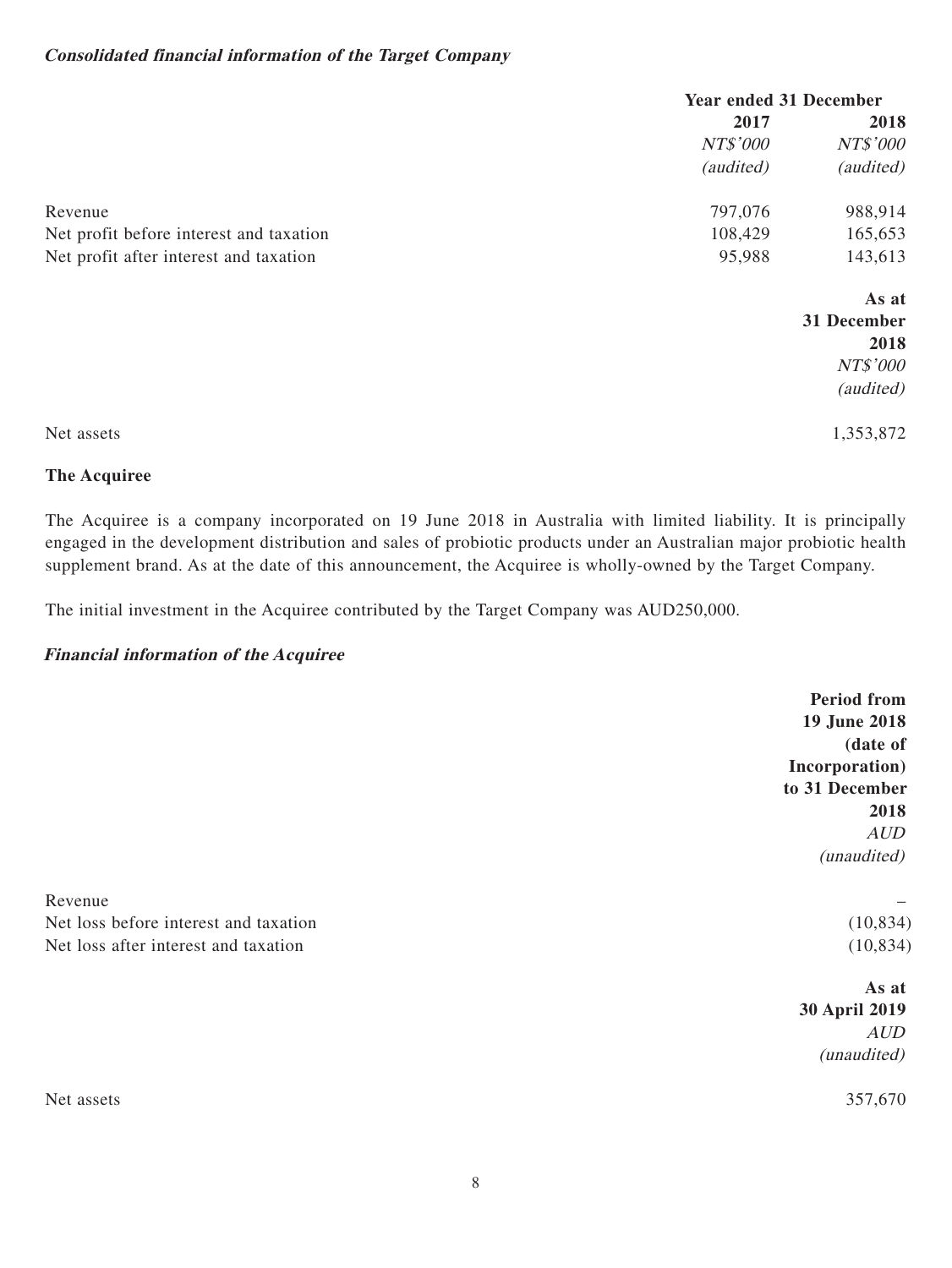#### **REASONS FOR AND BENEFITS OF THE CB SUBSCRIPTION AND THE ACQUISITION**

The Group is principally engaged in the dairy business, in particular manufacture and distribution of infant formula, where it has established a strong foundation over the years. In view of the increasing health awareness of the general public, the Group has made its "Golden Decade" strategy to further strengthen its position for infant formula, and has been expanding its production and upstream sourcing capability and distribution network in the dairy industry as well as in the nutrition business sector in recent years. As disclosed in the Company's Annual Report 2018, streamlining the operations of the oversea nutrition business to cater the development in the PRC market is part of its strategic plans.

The Target Company is one of the major players in Taiwan and the PRC in the research and development, manufacture and sale of probiotics- and fermentation-related application products, and stays abreast of the global trend of the development of the nutrition and healthcare industry. The Acquiree has registered with, and obtained certifications from, the Therapeutic Goods Administration in Australia for its three existing core products and will obtain further certifications for its new products.

The Board believes that the investments in the Target Company and the Acquiree can create synergy with and are complementary to the Group's existing nutrition product business as (i) the Group can capitalise on the research and development of probiotics- and fermentation-related application products of the Target Company to launch probiotic products which align with the corporate strategic development; (ii) the Group's upstream sourcing capability can be enhanced; (iii) the acquisition of the Acquiree's existing products will further enrich the product portfolio of the Group's nutrition product business and strengthen the Group's market position in the segment of gastrointestinal nutrition products. As such, the Board considers that the investments in the Target Company and the Acquiree are in line with the Company's strategic plan to expand its nutrition product business, and owning equity stake in the Target Company and the Acquiree is in the long-term interest of the Group.

Taking into account the uncertainties may arise from the Proposed Privatisation, the Board considers that investment by way of convertible bonds provides greater protection and flexibility to the Group at this juncture.

Based on the above, the Directors (including independent non-executive Directors) consider that the terms of the CB Subscription Agreement and the Share Purchase Deed are fair and reasonable, on normal commercial terms and in the interests of the Company and the Shareholders as a whole.

#### **IMPLICATIONS UNDER THE LISTING RULES**

#### **The CB Subscription**

Upon completion of the Capital Injection, the Issuer will become an associate of Center Lab, being a substantial Shareholder holding 375,931,772 Shares, representing 23.5% of the issued Shares and is therefore considered a connected person of the Company. Accordingly, the CB Subscription constitutes a connected transaction of the Company under the Listing Rules. As all the applicable percentage ratios (as defined in Rule 14.07 of the Listing Rules) in respect of the CB Subscription are less than  $5\%$ , the CB Subscription will be classified as a *de minimis* transaction under Rule 14A.76(2)(a) of the Listing Rules, and is subject to announcement, annual review and the reporting requirements, but exempt from the circular and independent shareholders' approval requirements under Chapter 14A of the Listing Rules.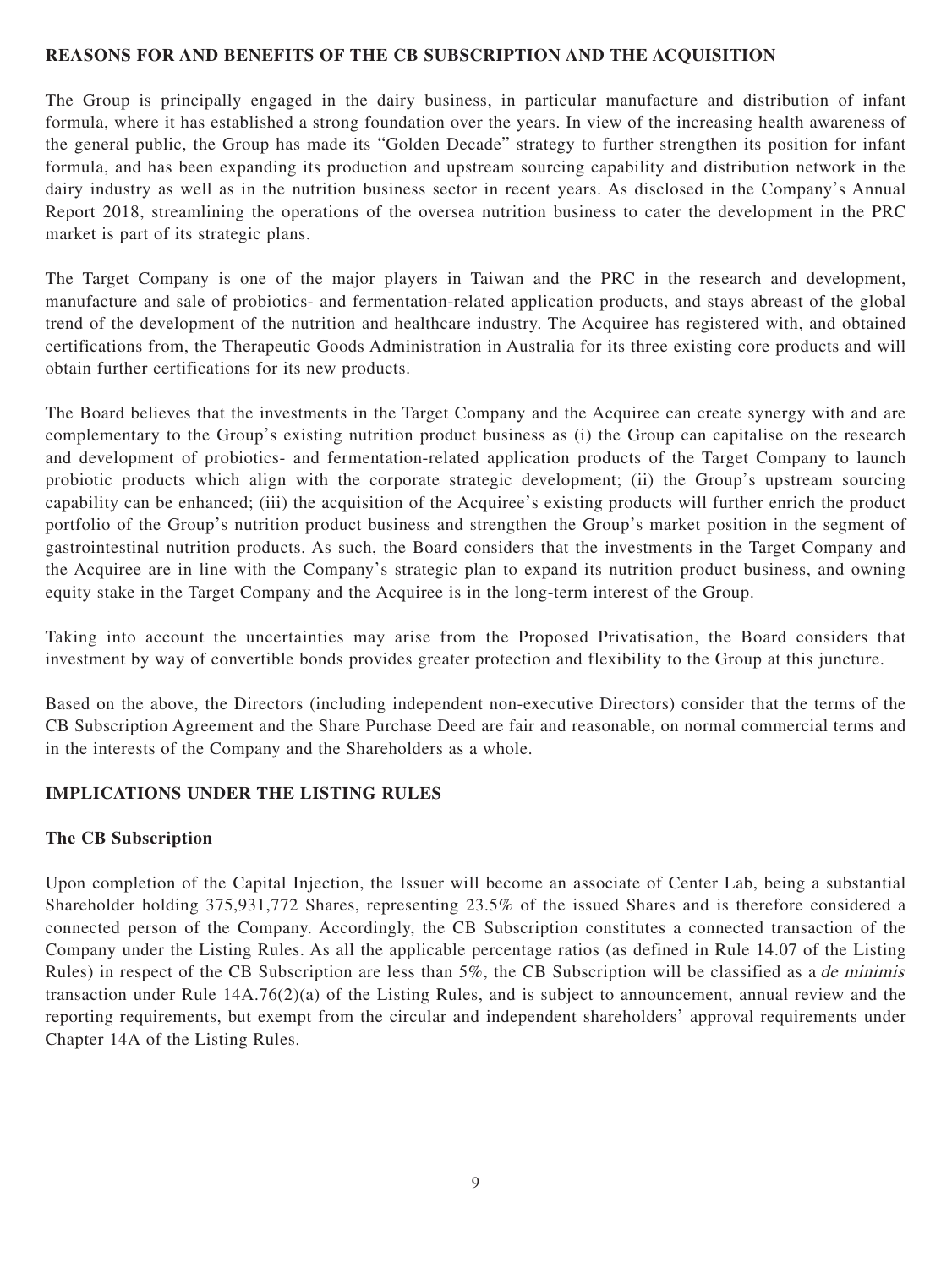None of the Directors had any material interest in the CB Subscription, and therefore none of them was required to abstain from voting for the relevant Board resolutions to approve the CB Subscription Agreement and the transactions contemplated thereunder.

## **The Acquisition**

As at the date of the announcement, the Target Company is owned as to 40.2% by Center Lab. Accordingly, the Target Company, being an associate of a substantial Shareholder, is a connected person of the Company under the Listing Rules. The Acquisition constitutes a connected transaction of the Company under the Listing Rules. As all the applicable percentage ratios (as defined in Rule 14.07 of the Listing Rules) in respect of the Acquisition are less than 0.1%, the Acquisition will be classified as a de minimis transaction under Rule 14A.76(1)(a) of the Listing Rules, and is fully exempted from announcement, annual review, reporting, circular and independent shareholders' approval requirements under Chapter 14A of the Listing Rules.

None of the Directors had any material interest in the Acquisition, and therefore none of them was required to abstain from voting for the relevant Board resolutions to approve the Share Purchase Deed and the transactions contemplated thereunder.

## **DEFINITIONS**

Unless otherwise specified, the following terms have the following meanings in this announcement:

| "Acquiree"                    | Aunulife Pty Ltd, a private company with limited liability incorporated<br>in Australia and is indirect wholly-owned by the Target Company as at<br>the date of this announcement |
|-------------------------------|-----------------------------------------------------------------------------------------------------------------------------------------------------------------------------------|
| "Acquisition"                 | the acquisition of the entire equity interest in the Acquiree by the<br>Subscriber pursuant to the terms and conditions of the Share Purchase<br>Deed                             |
| "associate(s)"                | has the meaning ascribed thereto under the Listing Rules                                                                                                                          |
| "Board"                       | the board of Directors                                                                                                                                                            |
| "Bondholder(s)"               | holder(s) of the Convertible Bonds                                                                                                                                                |
| "Business Day(s)"             | any day (excluding a Saturday, Sunday or public holidays in Taiwan) on<br>which banks in Taiwan are generally open for normal banking business                                    |
| "Capital Injection"           | an aggregate of US\$85.0 million to be injected to the capital of the<br>Issuer by Centerlab Investment and the Other Owners pursuant to the<br>Capital Injection Agreement       |
| "Capital Injection Agreement" | the share subscription agreement dated 6 June 2019 entered into among<br>the Issuer, Centerlab Investment and the Other Owners in relation to the<br>Capital Injection            |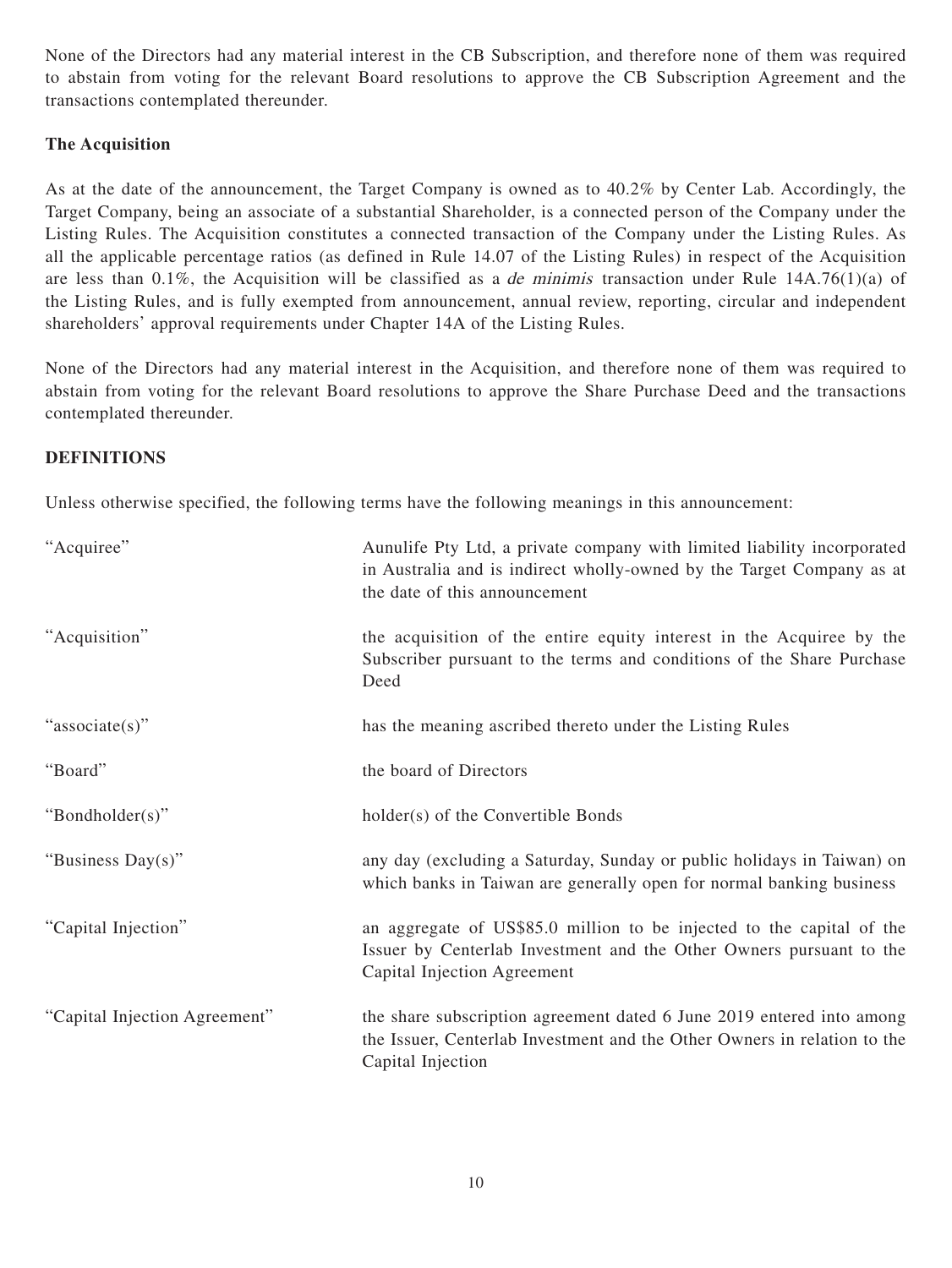| "CB Subscription"           | the subscription of the Convertible Bonds pursuant to the CB<br><b>Subscription Agreement</b>                                                                                                                                                                                                                                                                                                                                                                                                                                    |
|-----------------------------|----------------------------------------------------------------------------------------------------------------------------------------------------------------------------------------------------------------------------------------------------------------------------------------------------------------------------------------------------------------------------------------------------------------------------------------------------------------------------------------------------------------------------------|
| "CB Subscription Agreement" | the subscription agreement dated 6 June 2019 entered into between the<br>Issuer and the Subscriber in relation to the CB Subscription                                                                                                                                                                                                                                                                                                                                                                                            |
| "Center Lab"                | Center Laboratories, Inc., one of the existing substantial Shareholders,<br>a company incorporated under the laws of Taiwan with limited liability,<br>the shares of which are listed on the Taipei Exchange (stock code: 4123.<br>TW)                                                                                                                                                                                                                                                                                           |
| "Centerlab Investment"      | Centerlab Investment Holding Ltd., a wholly-owned subsidiary of<br>Center Lab and a company incorporated in Hong Kong with limited<br>liability                                                                                                                                                                                                                                                                                                                                                                                  |
| "Company"                   | Ausnutria Dairy Corporation Ltd, a company incorporated in the<br>Cayman Islands with limited liability, the Shares are listed on the Main<br>Board of the Stock Exchange (stock code: 1717)                                                                                                                                                                                                                                                                                                                                     |
| "Completion"                | completion of the CB Subscription in accordance with the CB<br><b>Subscription Agreement</b>                                                                                                                                                                                                                                                                                                                                                                                                                                     |
| "connected person(s)"       | has the meaning ascribed thereto under the Listing Rules                                                                                                                                                                                                                                                                                                                                                                                                                                                                         |
| "Conversion Share(s)"       | new shares of the Issuer to be issued by the Issuer upon conversion by<br>the Bondholder(s) of the conversion rights attaching to the Convertible<br><b>Bonds</b>                                                                                                                                                                                                                                                                                                                                                                |
| "Convertible Bonds"         | the Convertible Bonds in the principal amount of US\$30.0 million to be<br>issued by the Issuer pursuant to the CB Subscription Agreement                                                                                                                                                                                                                                                                                                                                                                                        |
| "Director(s)"               | $directory(s)$ of the Company                                                                                                                                                                                                                                                                                                                                                                                                                                                                                                    |
| "Encumbrance(s)"            | any mortgage, charge, pledge, lien (otherwise than arising by statute or<br>operation of law), option, restriction, hypothecation, assignment, right<br>of first refusal, right of pre-emption, third-party right or interest, other<br>encumbrance, priority or security interest of any kind, or any other type<br>of preferential arrangement (including, without limitation, a title transfer<br>or retention arrangement) having similar effect, and any agreement or<br>obligation to create or grant any of the aforesaid |
| "Existing Shareholder"      | Ms. Wang Su-chi, who is a senior management of Center Lab and owns<br>100% equity interest in the Issuer as at the date of this announcement                                                                                                                                                                                                                                                                                                                                                                                     |
| "Group"                     | the Company and its subsidiaries                                                                                                                                                                                                                                                                                                                                                                                                                                                                                                 |
| "Hong Kong"                 | the Hong Kong Special Administrative Region of the PRC                                                                                                                                                                                                                                                                                                                                                                                                                                                                           |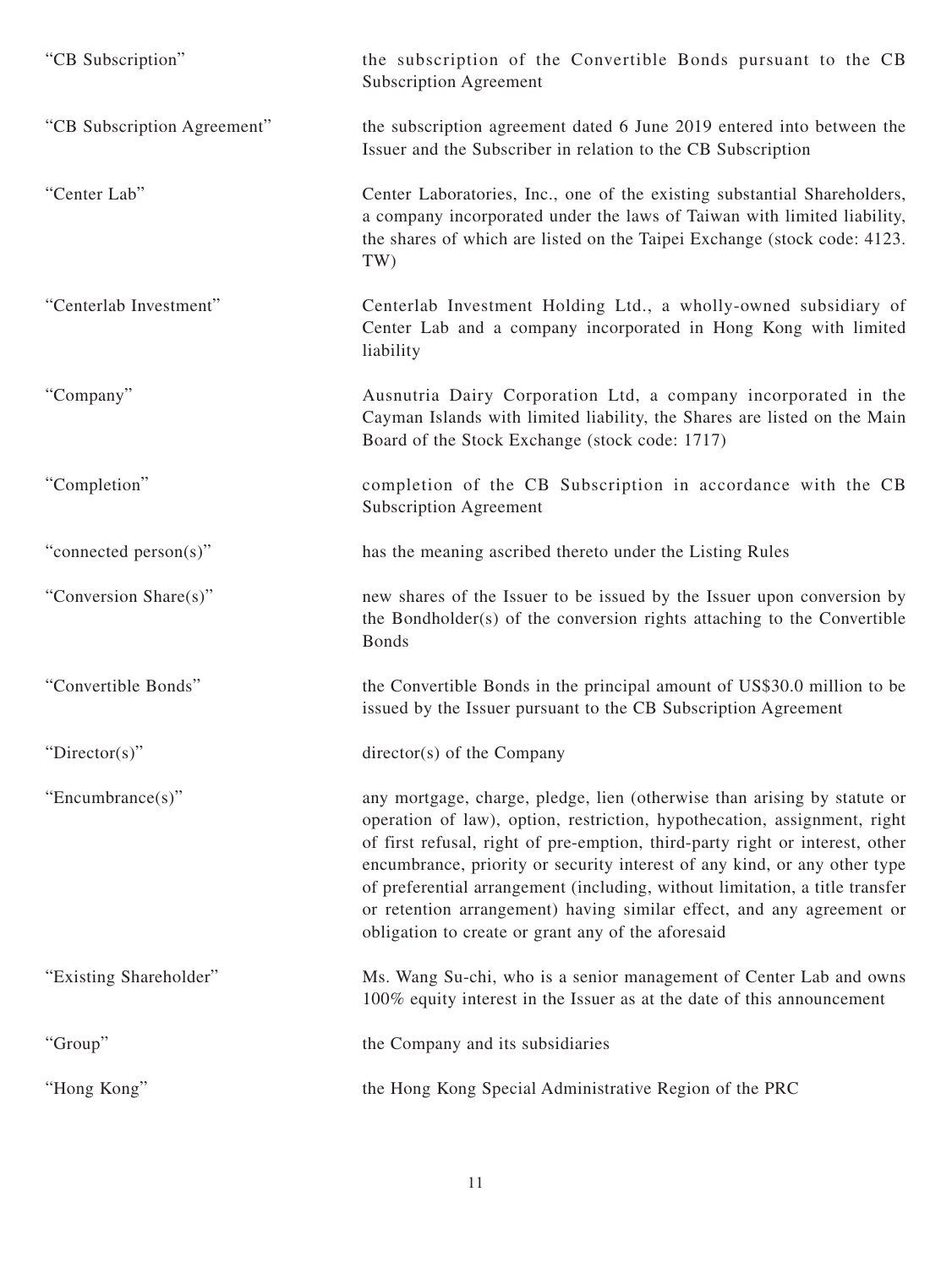| "Issuer"                 | Genlac Biotech International Corporation, a company incorporated in<br>the Cayman Islands and wholly-owned by the Existing Shareholder as at<br>the date of this announcement                          |
|--------------------------|--------------------------------------------------------------------------------------------------------------------------------------------------------------------------------------------------------|
| "Listing Rules"          | The Rules Governing the Listing of Securities on the Stock Exchange                                                                                                                                    |
| "Long Stop Date"         | One (1) month from the date of the CB Subscription Agreement or such<br>later date as agreed between the Issuer and the Subscriber in writing                                                          |
| "Maturity Date"          | the earlier of (i) 31 December 2020; and (ii) in the event that the Tender<br>Offer cannot be completed, 60 Business Days from the lapse of the<br>Tender Offer                                        |
| "Other Owner(s)"         | collectively, GL Sandrose Investment L.P., Yuanta Asia Growth<br>Investment L.P., Yuanta Venture Capital Co. Ltd., Jason Technology Co.,<br>Ltd. and the management team of the Target Company         |
| "PRC"                    | the People's Republic of China and for the purposes of this<br>announcement, excluding Hong Kong, the Macau Special Administrative<br>Region of the PRC and Taiwan                                     |
| "Proposed Privatisation" | The proposal for privatisation of the Target Company by the Issuer,<br>details of which are set out in the announcement of Center Lab dated 6<br>June 2019 published on website of the Taipei Exchange |
| "Shareholder(s)"         | shareholders of the Company                                                                                                                                                                            |
| "Share $(s)$ "           | ordinary share(s) of par value of HK\$0.10 each in the share capital of<br>the Company                                                                                                                 |
| "Share Purchase Deed"    | the share purchase deed dated 6 June 2019 entered into between the<br>Subscriber, the Target Company and the Acquiree in respect of the<br>Acquisition                                                 |
| "Stock Exchange"         | The Stock Exchange of Hong Kong Limited                                                                                                                                                                |
| "Subscriber"             | Ausnutria Dairy Investments Limited, a company incorporated in the<br>British Virgin Island, being a wholly-owned subsidiary of the Company                                                            |
| "Taipei Exchange"        | an over-the-counter market in Taiwan, formerly known as the GreTai<br>Securities Market in Taiwan                                                                                                      |
| "Taiwan"                 | for the purpose of this announcement only, the Republic of China                                                                                                                                       |